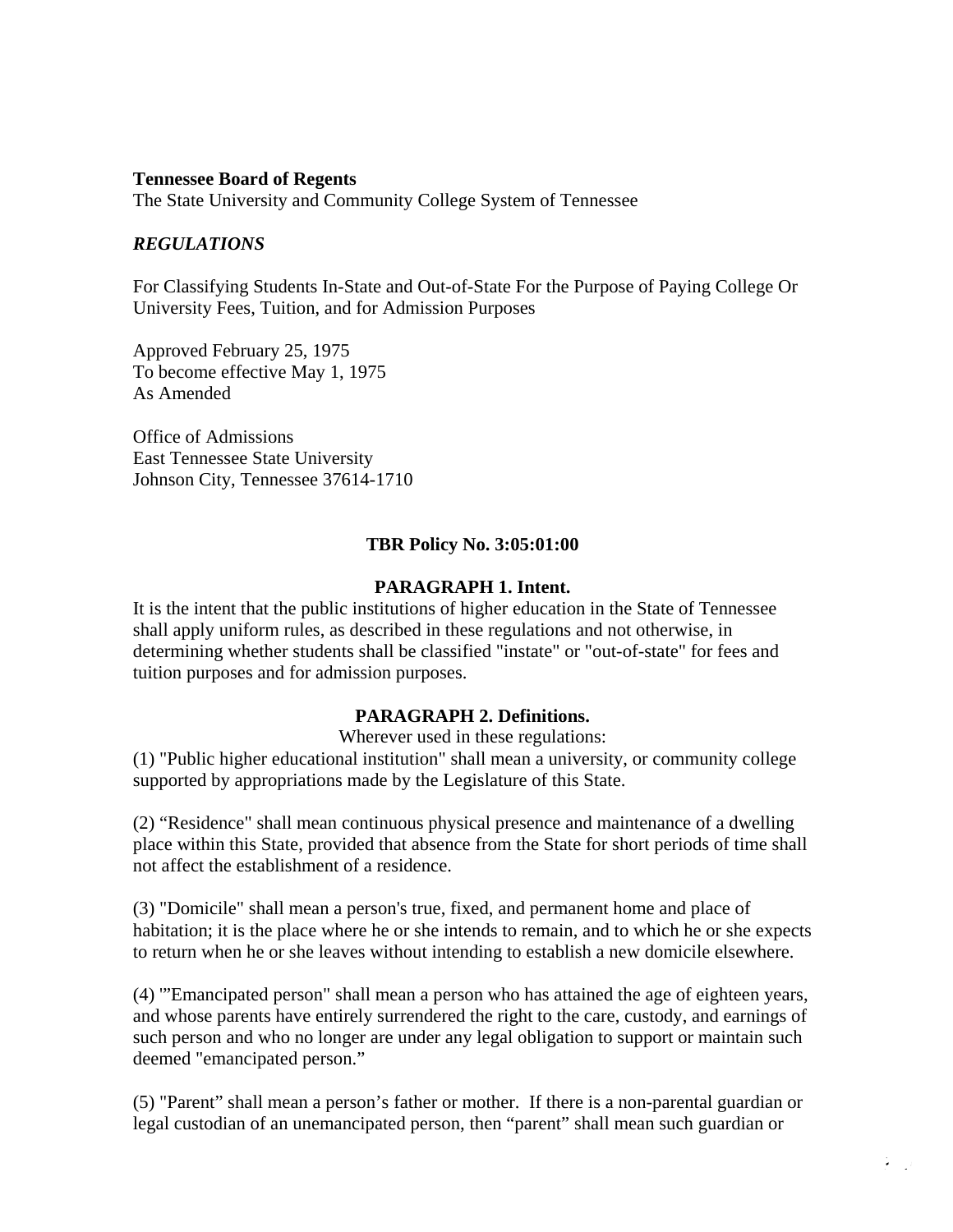legal custodian; provided, that there are not circumstances indicating that such guardianship or custodianship was created primarily for the purpose of conferring the status of an in-state student on such unemancipated person.

(6) "Continuous enrollment" shall mean enrollment at a public higher educational institution or institution of this State as a full-time student, as such term is defined by the governing body of said public higher educational institution or institutions, for a normal academic year or years or the appropriate portion or portions thereof since the beginning of the period for which continuous enrollment is claimed. Such person need not enroll in summer sessions or other such intersessions beyond the normal academic year in order that his or her enrollment be deemed "continuous" notwithstanding lapses in enrollment occasioned solely by the scheduling of the commencement and/or termination of the academic years, or appropriate portion thereof, of the public higher educational institutions in which such person enrolls.

## **PARAGRAPH 3. Rules for Determination of Status.**

(1) Every person having his or her domicile in this State shall be classified "in-state" for fee and tuition purposes and for admission purposes.

(2) Every person not having his or her domicile in this State shall be classified "out-ofstate" for said purposes.

(3) The domicile of an unemancipated person is that of his or her parent. Unemancipated students of divorced parents shall be classified "in-state" when one parent, regardless of custodial status, is domiciled in Tennessee.

(4) The spouse of a student classified as "in-state" shall also be classified "in-state."

## **PARAGRAPH 4. Out-of-State Students who are not required to pay Out-of-State Tuition.**

(1) An unemanacipated, currently enrolled student shall be reclassified out-of-state should his or her parent, having theretofore been domiciled in the State, remove from the State. However, such student shall not be required to pay out-of-state tuition nor be treated as an out-of-state student for admission purposes so long as his or her enrollment at a public higher educational institution or institutions shall be continuous.

(2) An unemancipated person whose parent is not domiciled in this State but is a member of the armed forces and stationed in this State or at Fort Campbell pursuant to military orders shall be classified out-of-state but shall not be required to pay out-of-state tuition. Such a person, while in continuous attendance toward the degree for which he or she is currently enrolled, shall not be required to pay out-of-State tuition if his or her parent thereafter is transferred on military orders.

(3) A person whose domicile is in a county of another state lying immediately adjacent to Montgomery County, or whose place of residence is within thirty (30) miles of Austin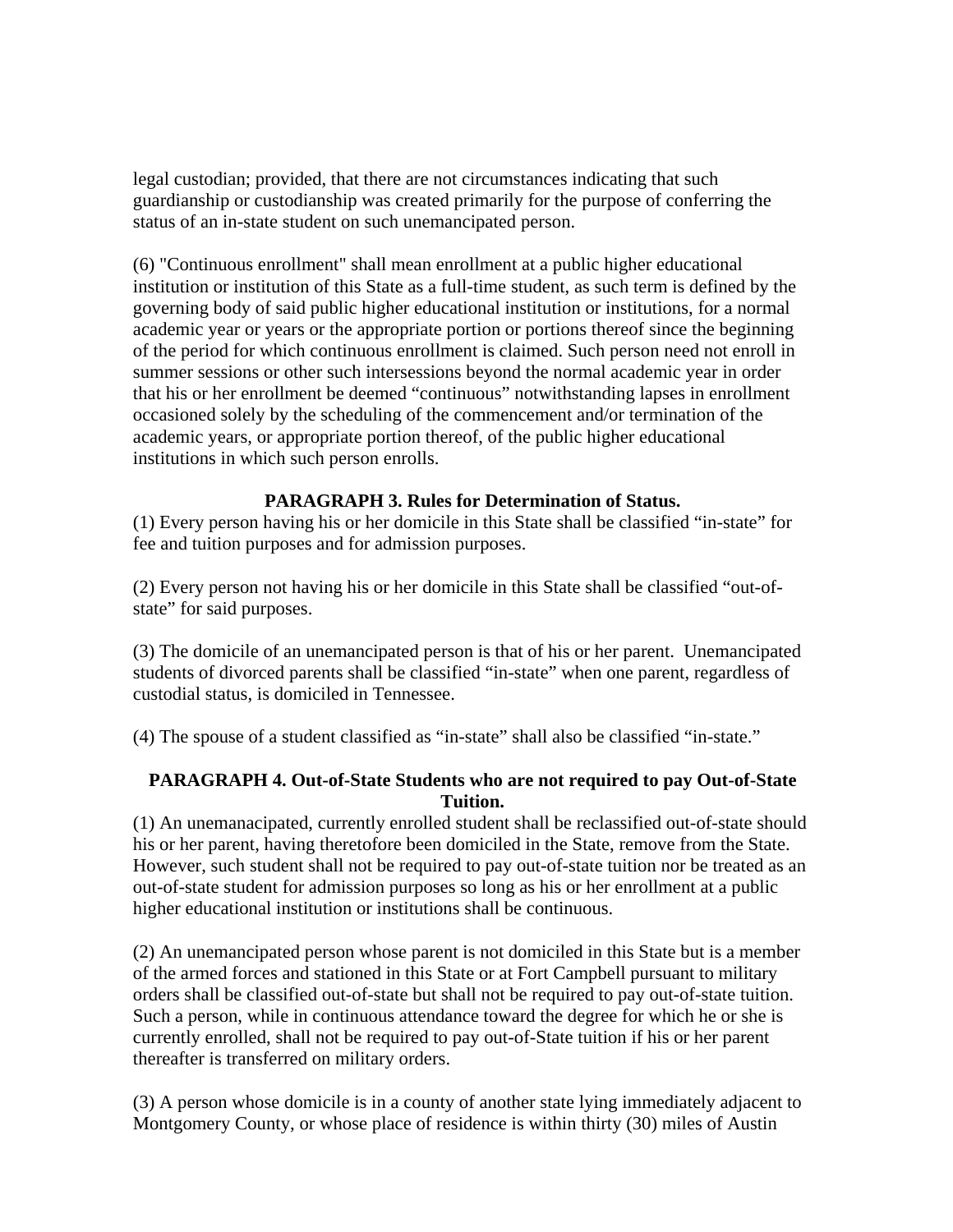Peay State University shall be classified out-of-state but shall not be required to pay outof-state tuition at Austin Peay State University. Provided, however, that there be no teacher college or normal school within the non-resident's own state, of equal distance to said non-resident's bona fide place of residence.

(4) A person whose domicile is in Mississippi County, Arkansas, or either Dunkin County or Pemiscot County, Missouri, and who is admitted to Dyersburg State Community College shall not be required to pay out-of-state tuition.

(5) A person, who is not domiciled in Tennessee, but has a bona fide place of residence in a county which is adjacent to the Tennessee state line and which is also within a 30-mile radius (as determined by THEC) of a city containing a two-year TBR institution, shall be classified out-of-state, but admitted without tuition. The two-year institution may admit only up to three percent (3%) of the full-time equivalent attendance of the institution without tuition. (THEC may adjust the number of the non-residents admitted pursuant to this section every three (3) years.) (See T.C.A. 49-8-102)

(6) Part time students who are not domiciled in this State but who are employed full time in the State, or who are stationed at Fort Campbell pursuant to military orders, shall be classified out-of-state but shall not be required to pay out-of-state tuition. This shall apply to part-time students who are employed in this State by more than one employer, resulting in the equivalent of full-time employment.

(7) Military personnel and their spouses stationed in the State of Tennessee who would be classified out-of-state in accordance with other provisions of these regulations will be classified out-of-state but shall not be required to pay out-of-state tuition. This provision shall not apply to military personnel and their spouses who are stationed in this State primarily for educational purposes.

(8) Dependent children who qualify and are selected to receive a scholarship under the Dependent Children Scholarship Act.(TCA 49-4-704) because their parent is a law enforcement officer, fireman, or emergency medical service technician who was killed or totally and permanently disabled while performing duties within the scope of their employment shall not be required to pay out-of-state tuition.

(9) Students who are selected to participate in the institution's Honors programs.

(10) Active-duty military personnel who begin working on a college degree at a TBR institution while stationed in Tennessee or at Fort Campbell, Kentucky, and who are transferred or deployed prior to completing their degrees, can continue to completion of the degrees at that same institution without being required to pay out-of-state tuition, as long as he/she completes at least one (1) course per credit each twelve (12) month period after the transfer or deployment. Exceptions may be made in cases where the service member is deployed to an area of armed conflict for periods exceeding twelve (12) months.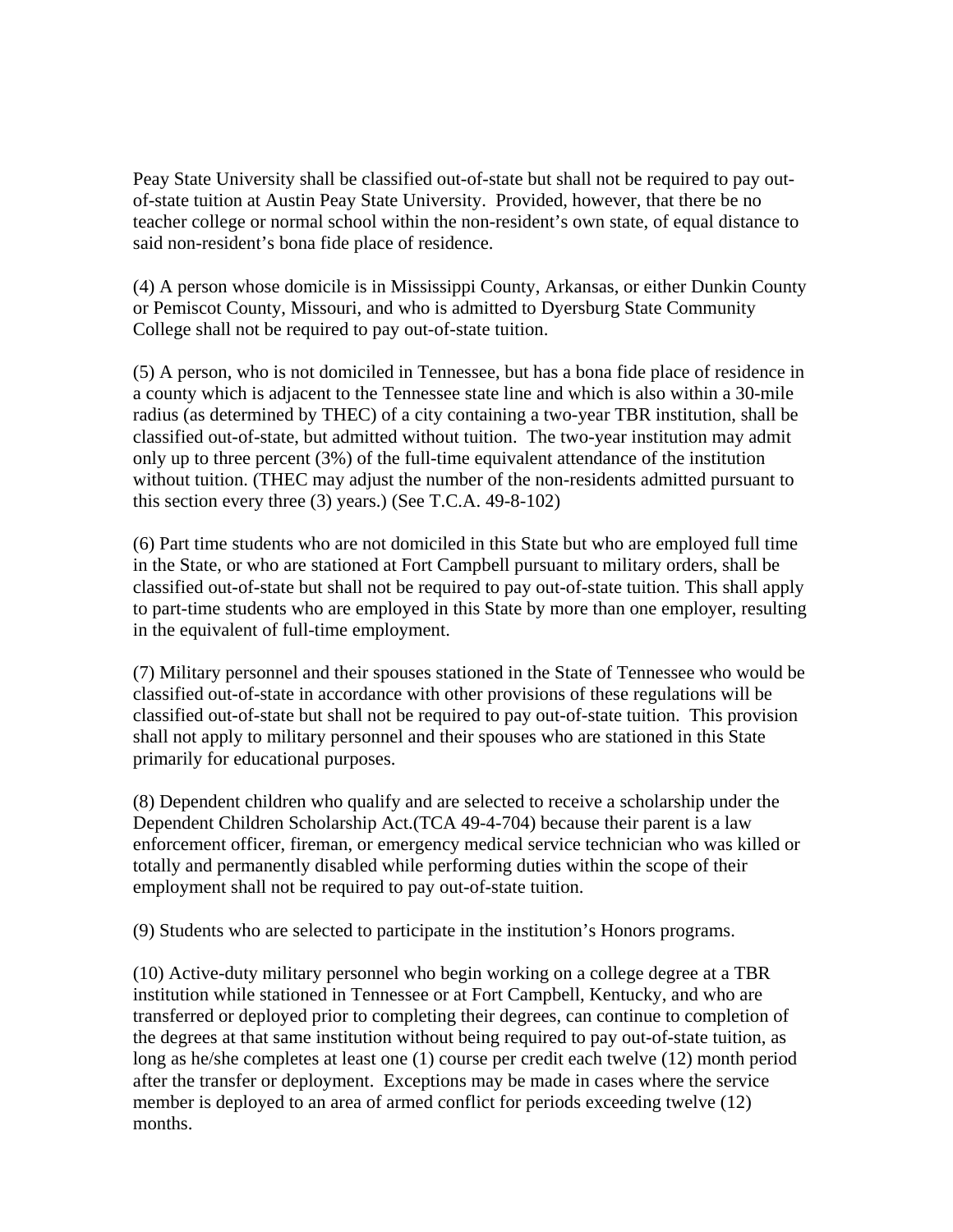(11) Students who participate in a study abroad program, when the course/courses in the study abroad program is/are the only course/courses for which the student is registered during that term, shall not be required to pay out-of-state tuition.

(12) Students who are awarded tuition waiver scholarships for participation in bona fide campus performance-based programs, according to established guidelines, shall not be required to pay out-of-state tuition.

#### **PARAGRAPH 5. Presumption.**

Unless the contrary appears from clear and convincing evidence, it shall be presumed that an emancipated person does not acquire domicile in this State while enrolled as a full-time student at any public or private higher educational institution in this State, as such status is defined by such institution.

**PARAGRAPH 6. Evidence to be Considered for Establishment of Domicile.** 

If a person asserts that he or she has established domicile in this State he or she has the burden of proving that he or she had done so. Such a person is entitled to provide to the public higher education institution by which he seeks to be classified or reclassified instate, any and all evidence which he or she believes will sustain his or her burden of proof. Said institution will consider any and all evidence provided to it concerning such claim of domicile but will not treat any particular type or item of such evidence as conclusive evidence that domicile has or has not been established.

#### **PARAGRAPH 7. Appeal**

The classification officer of each public higher education institution shall be responsible for initially classifying students "in-state" or "out-of-state." Appropriate procedures shall be established by each such institution by which a student may appeal his or her initial classification.

# **PARAGRAPH 8. Effective Date of Reclassification.**

If a student classified out-of-state applies for in-state classification and is subsequently so classified, his or her in-state classification shall be effective as of the date on which reclassification was sought. However, out-of-state tuition will be charged for any quarter or semester during which reclassification is sought and obtained unless application for reclassification is made to the admissions officer on or before the last day of registration of that quarter or semester.

#### **PARAGRAPH 9. Effective Date.**

These regulations supersede all regulations concerning classification of persons for fees and tuition and admissions purposes previously adopted by the Tennessee Board of Regents, and having been approved by the Governor, become effective July 1, 1983, or upon their becoming effective pursuant to the provisions of T.C.A. Section 4-5-101 et. seq. as amended.